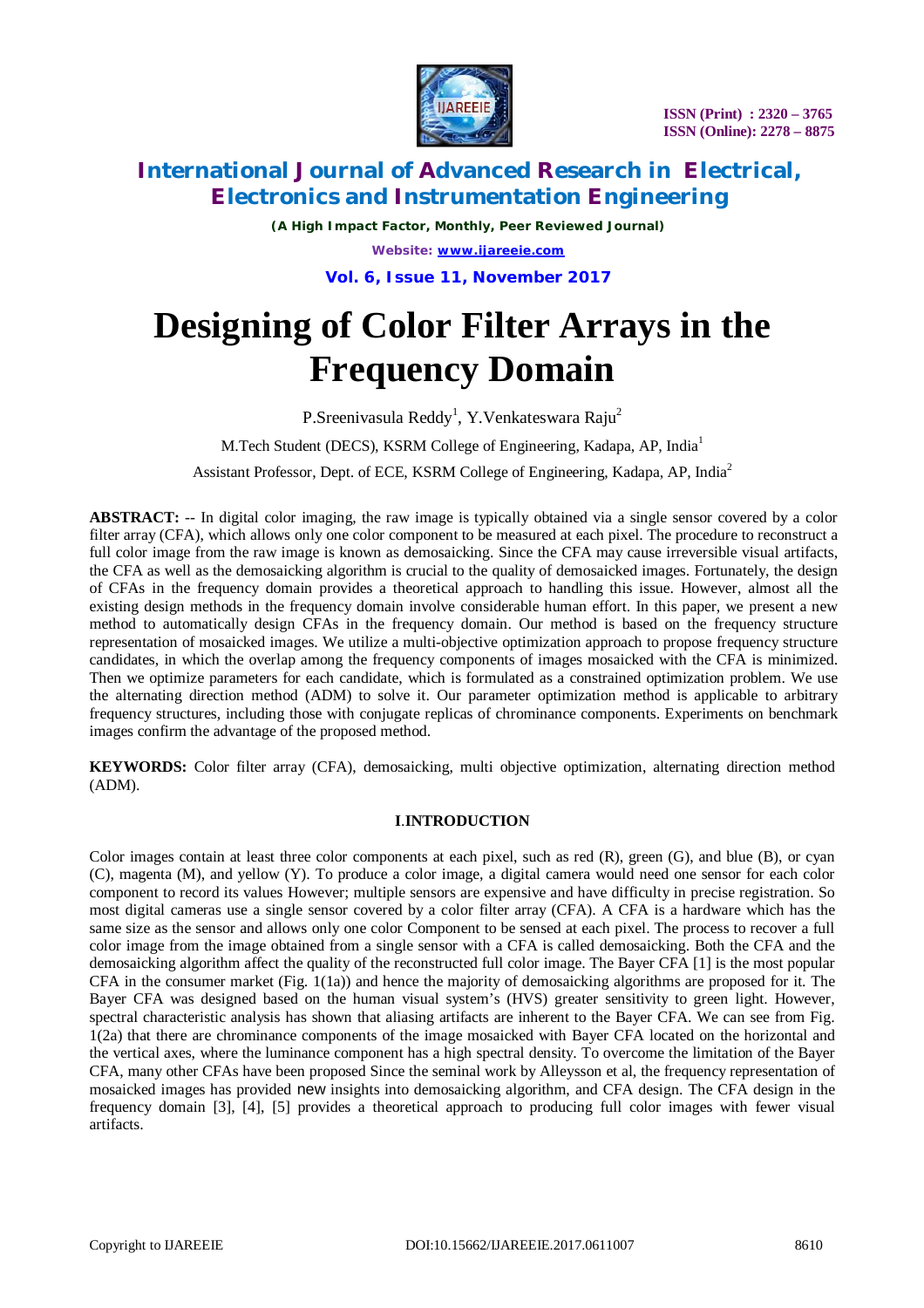

 $\mathbf{F}_{\mathbf{S}}$ 

# **International Journal of Advanced Research in Electrical, Electronics and Instrumentation Engineering**

*(A High Impact Factor, Monthly, Peer Reviewed Journal)*

*Website: [www.ijareeie.com](http://www.ijareeie.com)*

#### **Vol. 6, Issue 11, November 2017**

#### **II.FREQUENCY REPRESENTATION OF A CFA**

For converting the spatial domain Bayer CFA pattern into frequency representation we will perform the two dimensional discrete Fourier transform



As luma is the sum of RGB L=R+G+B and the chroma is specify as any color differences among RGB C=(RorGorB)-(RorGorB)we will specify the frequency terms for one periodic array As it is linear transform we can rewrite the above matrix as fallows

|  | $\begin{bmatrix} R+2G+B & B-R \\ R-B & 2G-R-B \end{bmatrix}$ $\Rightarrow$ $\begin{bmatrix} F_L \\ F_{C1} \\ F_{C2} \end{bmatrix}$ = 1/4 $\begin{bmatrix} 1 & 2 & 1 \\ -1 & 2 & -1 \\ -1 & 0 & 1 \end{bmatrix} \begin{bmatrix} R \\ G \\ B \end{bmatrix}$ |  |  |
|--|-----------------------------------------------------------------------------------------------------------------------------------------------------------------------------------------------------------------------------------------------------------|--|--|
|  |                                                                                                                                                                                                                                                           |  |  |
|  |                                                                                                                                                                                                                                                           |  |  |

The above matrix representation can be written as  $\mathbf{F}_\mathbf{S} = \mathbf{T} (\mathbf{R} \mathbf{G} \mathbf{B})^T \Gamma$  $\rightarrow$   $\uparrow$  R

 **Where**  $F_s$  = Frequency structure matrix for one periodic array  $T =$  Multiplexing matrix



 $T<sup>-1</sup>$  Will be the demosaicking matrix through which we can reconstruct full color image with the recorded colors of RGB at the color filter array mask With this procedure we can generate frequency structure matrix, multiplexing matrix and demosaicking matrices for any size of CFA which is arbitrary rectangular and periodic with the colors of

R,G,B,C(G+B/2),M(R+B/2,Y(R+G/2),W(R+G+B/3)

R=Red C=Cyan G=Green M=Magenta W=White B=Blue Y=Yellow



### **III.CFA DESIGN METHODS IN THE FREQUENCY DOMAIN**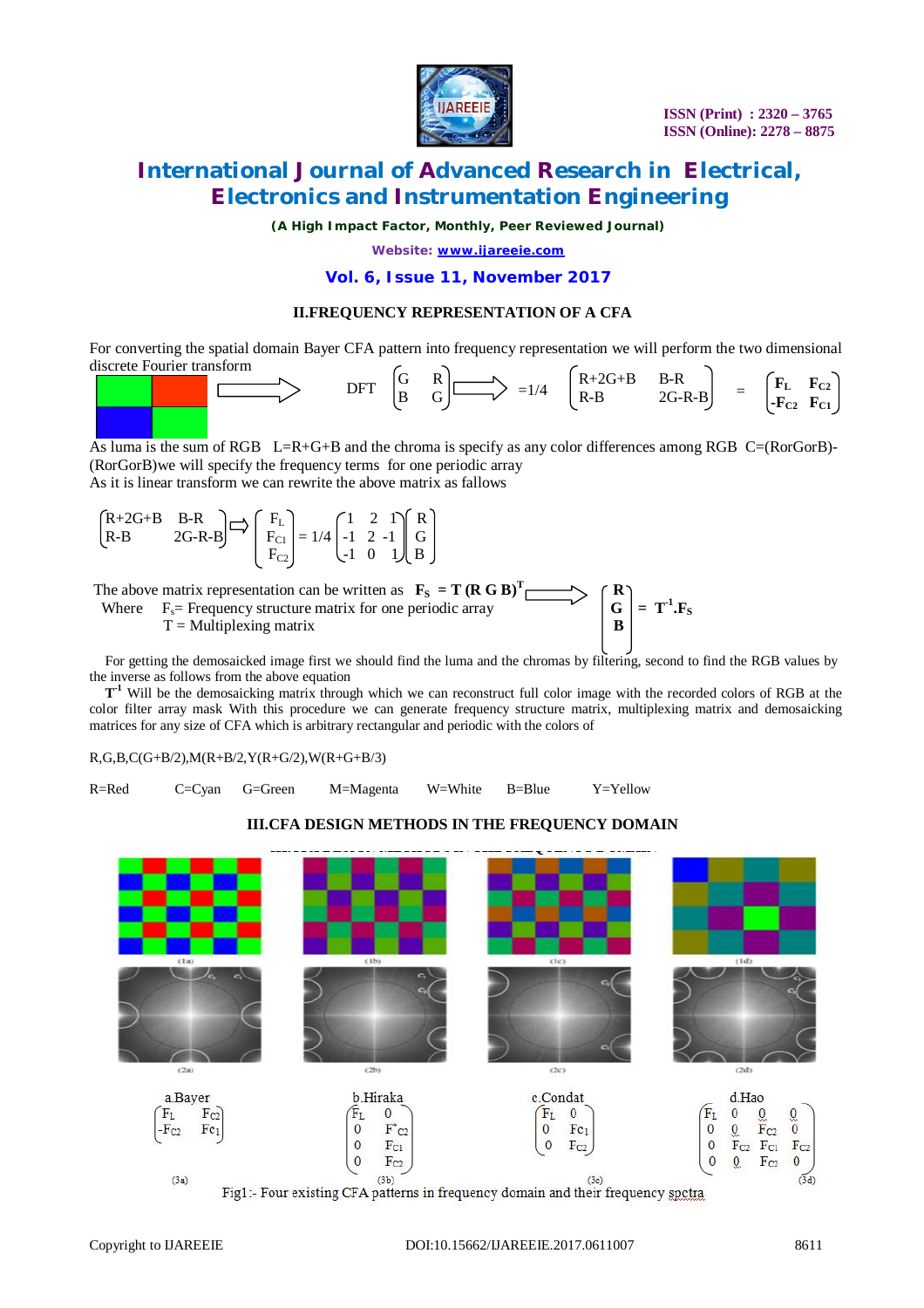

*(A High Impact Factor, Monthly, Peer Reviewed Journal)*

*Website: [www.ijareeie.com](http://www.ijareeie.com)*

#### **Vol. 6, Issue 11, November 2017**

Second row are the average spectra of all 24 images of kodak dataset in mosaiced with the corresponding cfa in first row matrices are the corresponding frequency structures of the CFA 's in the first row

The frequency representation of mosaicked images also allows us to understand the visual artifacts in demosaicked images as the aliasing between luma and modulated chromas, namely, if luma and modulated chromas overlap in the frequency domain, some frequency components contain sum of luma and chromas instead of each of them separately. Then the demosaicking algorithm can produce visual artifacts when it recovers luma and chroma independently thus we consider that these artifacts are inherent to the CFAs instead this motivates the design of CFAs by reducing the spectra overlap between luma and modulated chromas. According to the motivation Hirakawa[3],Condat[4],Hwo[5] CFA design methods in the frequency domain have been presented Inspired by the spectral characteristic analysis of Bayer CFA [2], Hirakawa and Wolfe [3] proposed the first CFA design method in the frequency domain. Instead of directly using the RGB basis, they empirically chose G, R- G, and B- G as the basis to decorrelate the image channels. Let c(n)  $=(c_R(n), c_G(n), c_B(n))^T$  be the color pixel of the CFA at n, where n $\epsilon Z^2$  and Z denotes the set of integers. So it is physically realizable, i.e., it is real, non-negative and lies in [0,1]. They further required that it satisfies  $c_R(n) + c_G(n)$  $+c_B(n) = Y$ , Let  $x(n) = (x_R(n), x_G(n), x_B(n))^T$  denote the color pixel of the full color image at n,  $x_{C_1} = x_R - x_G$ , and  $x_{C_2} = x_B - x_G$  $x<sub>G</sub>$ . Then the noise-free mosaicked image y would be:

$$
y(n) = c(n)^T x(n) = c(n)^T x(n)
$$
\n
$$
= c(n)^T \left[\begin{array}{cc|c} 1 & 0 & 0 \\ 0 & 1 & 0 \\ 0 & 1 & 1 \end{array}\right] \left[\begin{array}{ccc|c} 1 & 0 & 0 \\ 0 & 1 & 0 \\ 0 & -1 & 1 \end{array}\right] \left[\begin{array}{cc|c} x(n) & x(n) & 0 \\ x(n) & x(n) & 0 \\ x(n) & x(n) & 0 \end{array}\right] \left[\begin{array}{cc|c} x(n) & 0 & 0 \\ x(n) & x(n) & 0 \\ x(n) & 0 & 0 \end{array}\right] \left[\begin{array}{ccc|c} x(n) & 0 & 0 \\ x(n) & 1 & \frac{-\mu_2}{\gamma} \\ 0 & 0 & 0 \end{array}\right] \left[\begin{array}{cc|c} x(n) & x(n) & x(n) & x(n) \\ x(n) & x(n) & 0 \\ x(n) & 0 & 0 \end{array}\right] \left[\begin{array}{cc|c} x(n) & 0 & 0 & 0 \\ x(n) & 0 & 0 & 0 \\ 0 & 0 & 1 & 0 \end{array}\right] \left[\begin{array}{cc|c} x(n) & x(n) & x(n) & x(n) \\ x(n) & 0 & 0 & 0 \\ x(n) & 0 & 0 & 1 \end{array}\right]
$$
\n
$$
= (CR(n) - \mu_1, \gamma, {}^C B(n) - \mu_2) \left[\begin{array}{cc|c} x(n) & x(n) & x(n) & x(n) \\ x(n) & x(n) & x(n) & 0 \\ x(n) & x(n) & 0 & 0 \end{array}\right]
$$

Where 
$$
x_L(n) = x_G(n) + \left(\frac{\mu_1}{\gamma}\right)
$$
  $x_{C1}(n) + \left(\frac{\mu_2}{\gamma}\right) x_{C2}(n)$ 

Represent the luma, $x_{C1}$  and  $x_{C2}$  represent the two chromas, and (.)T denotes matrix transpose. So all the parameters  $\ar{e}$  $\gamma$ **,** $\mu_1$ **,**  $\mu_2$ **, and the Fourier coefficients of the Fourier transforms of**  $c_R$  **and**  $c_R$ **. They next conducted parameter search,** so that the resultant CFA is physically realizable and the chromas are modulated far away from the luma. Minimizing the overlap between luma and chromas is achieved by enforcing a constraint during parameter search that chromas should be located at the spectrum border. They also empirically imposed that the red-green-blue ratio in luma should be 1 : 1 : 1 or 1 : 2 : 1. The spectrum of images mosaicked with their proposed CFA is shown in Fig. 1(2b). We can see that the modulated chromas are far away from the center and the horizontal and the vertical axes, where the luma has a high spectrum density. We can also see from Fig. 1(2a) that the modulated chromas of Bayer CFA overlap with the luma on the horizontal and the vertical axes.

Condat [4] followed the approach of Hirakawa and Wolfe [3]. However, he argued that for modern cameras the robustness of a CFA to noise is more important than to aliasing, especially in low-light conditions. So he proposed a new CFA that is robust to both aliasing and noise (Fig. 1(1c)). In comparison with the work of Hirakawa and Wolfe, he used an orthonormal basis: L =  $(R + G + B)/\sqrt{3}$ , C<sub>1</sub> =  $(-R+2G-B)/\sqrt{6}$  C2= $(R-B)/\sqrt{2}$  which is claimed to maximally de correlate the image channels. So his model was simplified as:

$$
Y(n) = C(n)^{T} \frac{1}{6} \begin{bmatrix} 2 & -1 & 3 \ 2 & 2 & 0 \ 2 & -1 & -3 \end{bmatrix} diag \begin{bmatrix} \sqrt{3} \\ \sqrt{6} \\ \sqrt{2} \end{bmatrix} diag \begin{bmatrix} \frac{1}{\sqrt{3}} \\ \frac{1}{\sqrt{6}} \\ \frac{1}{\sqrt{2}} \end{bmatrix} \begin{bmatrix} 1 & 1 & 1 \ -1 & 2 & -1 \ 1 & 0 & -1 \end{bmatrix} X(n)
$$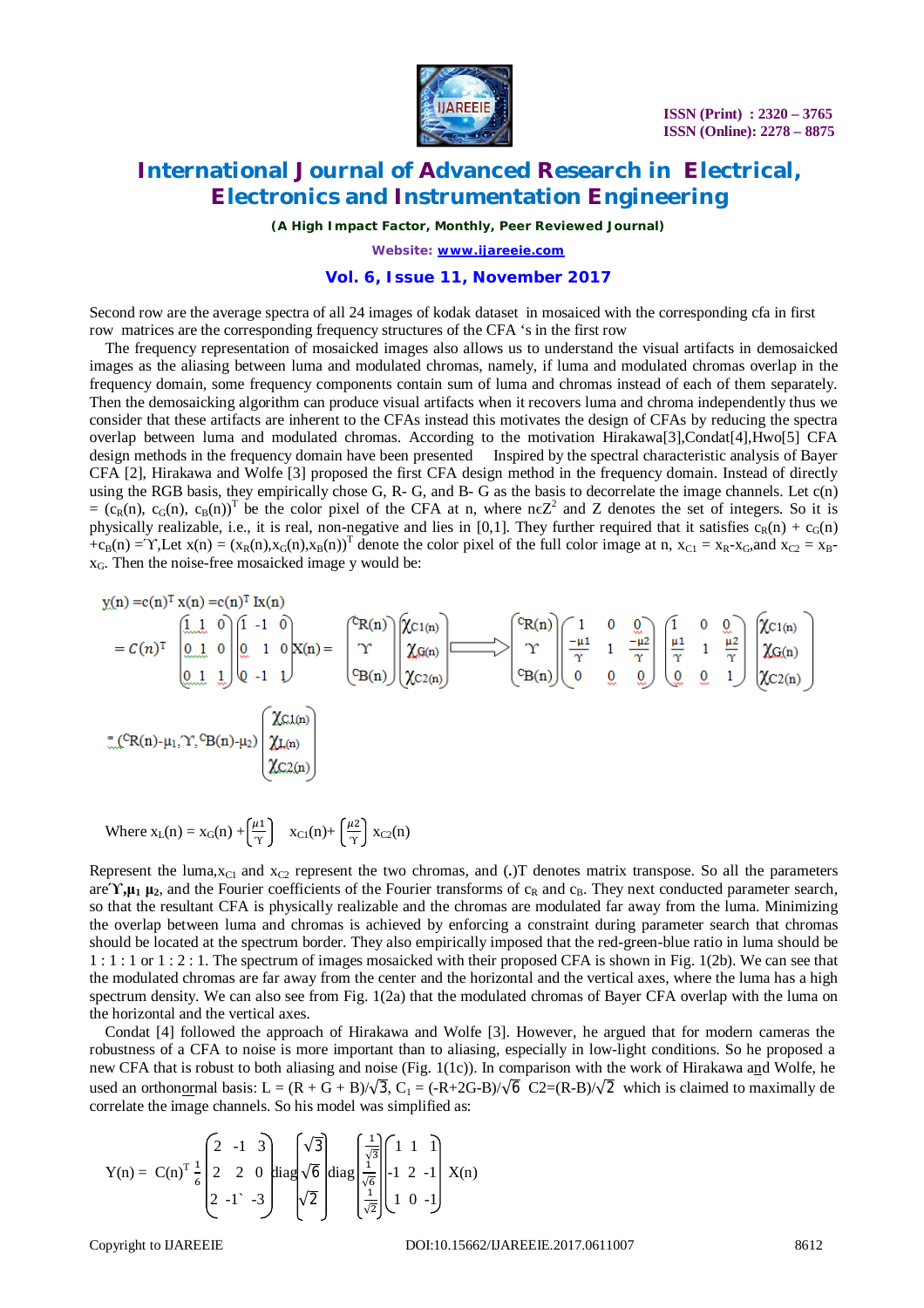

*(A High Impact Factor, Monthly, Peer Reviewed Journal)*

*Website: [www.ijareeie.com](http://www.ijareeie.com)*

#### **Vol. 6, Issue 11, November 2017**

=  $(\gamma/\sqrt{3},C_1(n),C_2(n),)(\gamma_1(n),\gamma_{c1}(n),\gamma_{c2}(n))^T$ 

WhereC<sub>1</sub>(n)=(-C<sub>R</sub>(n)+2C<sub>G</sub>(n)-C<sub>B</sub>(n))/ $\sqrt{6}$ ,C<sub>2</sub>(n)=(C<sub>R</sub>(n)-C<sub>B</sub>(n))/ $\sqrt{2}$ ,

and dag(.) converts a vector to a diagonal matrix whose j-th diagonal element is the j-th element of the vector. Then he used a constructive approach to manually determine all the parameters step by step. Different from the other design methods, he selected parameters to simultaneously maximize the minimum distance between luma and chromas and the sensitivity of the CFA, which can reduce the noise level in demosaicked images. In order to maximally reduce the overlap between luma and chromas, he imposed that the two chromas are conjugate and each of them has only one replica. The designed 2×3 CFA is shown in Fig. 1(1c). It has six distinct color components. The spectrum of his CFA is shown in Fig.  $1(2c)$ .

Based on the frequency structure, Hao et al. [5] designed CFAs from a new perspective. The design of CFAs leaves many parameters to be chosen. Since the luma and the two chromas constitute a basis, there exists an invertible conversion between it and the RGB basis. Formally, we have the following relationships

$$
(F_L, F_{C1}, F_{C2})^T = M (R, G, B)^T
$$

Where  $F_L$ ,  $F_{C1}$ , and  $F_{C2}$  denote the luma and the two chromas, respectively, R, G, and B refer to the red, green, and blue color components, respectively,  $\text{MeC}^{3\times3}$  is invertible and is called the color transformation matrix, and C denotes the set of complex numbers. In frequency selection based demosaicking, the RGB full color image is recovered from the estimated  $F_L$ ,  $F_{C1}$ , and  $F_{C2}$  via solving (5). However, the estimations of  $F_L$ ,  $F_{C1}$ , and  $F_{C2}$  contain errors. Accordingly, one should control the error in demosaicked images that results from the estimation errors. Formally, we denote  $y = (\Delta F_L \Delta F_{C1}, \Delta F_{C2})^T$  as the estimation errors and  $x = (\Delta R, \Delta G, \Delta B)^T$  as the error that results from y. Then according to (5), we have  $y = Mx$ . Consequently, the amplification factor of estimation errors is:

$$
\frac{\|X\|_2}{\|y\|_2} = \frac{\|M^{-1}\|}{\|y\|_2} \le \max_{\substack{y \neq 0}} \frac{\|M^{-1}y\|_2}{\|y\|_2} = \frac{\|M^{-1}\|_2}{\|y\|_2}
$$

where M<sup>-1</sup> is the inverse of M,  $||M^T||$  is the spectral norm of M<sup>-1</sup> which is its largest singular value, and  $||x||_2$  is the  $l_2$  norm of vector x. This implies that decreasing  $||M||_2$  can greatly enhance the numerical stability of color transformation. With the help of frequency structure, they formulated parameter optimization as a constrained optimization problem to maximize the numerical stability of the color transformation. Meanwhile, the problem of minimizing the aliasing between luma and chromas is converted into a frequency structure selection problem. For a selected frequency structure, Hao etal formulated the parameter optimization problem as follows:

$$
\min_{\mathbf{M}} \qquad ||\mathbf{M}^{-1}||_{\mathbf{F}} \qquad \text{s.t.} \quad \mathbf{C}_{j} \in [0,1], \sum_{j} \mathbf{C}_{j} = 1, j \in \{R, G, B\},
$$

where 1 denotes the all-one matrix,  $c_R$ ,  $c_G$ , and  $c_B$  denote the three channels of the CFA, and  $||M^{-1}||_F$  is the Frobenius norm of M<sup>-1</sup> to approximate  $||M||_F$ They further imposed that M should be real, which implies that the frequency structures cannot contain conjugate replicas of the chromas. Then they proposed a geometric method to solve (5). Although they provided several guidelines for manual frequency structure choice, the computation for all the candidates still requires immense resources for a reasonably sized CFA pattern. More-over, the proposed geometric method needs the user to specify the optimal triangle, which contains the origin as its inner point and minimizes  $\|M\|$  $^{1}\parallel_{\text{F}}$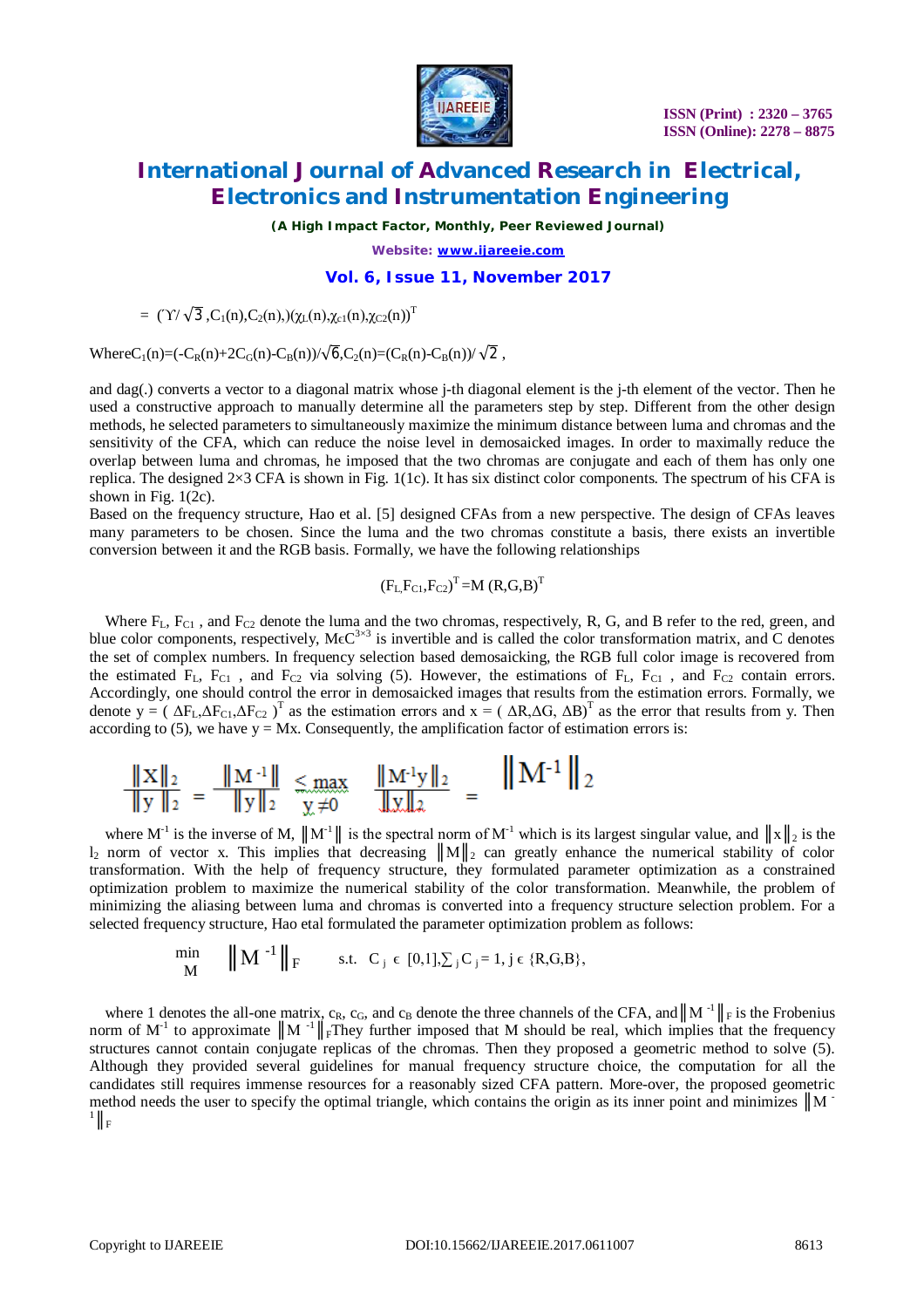

*(A High Impact Factor, Monthly, Peer Reviewed Journal)*

*Website: [www.ijareeie.com](http://www.ijareeie.com)*

**Vol. 6, Issue 11, November 2017**

### **IV.PROPOSED CFA DESIGN METHOD**



**F**ig:-2 process of proposed method n brief steps

#### **A. Propose Frequency Structure Candidates:**

For a given CFA pattern size, we argue that the minimum distance between luma and chromas as well as between chromas of the frequency structure should be as large as possible. They are our first two objectives. If the given size of a CFA pattern is larger than  $2 \times 2$ , all chromas should not locate on the horizontal and the vertical axes of luma. Moreover, with redundant chroma replicas, we can estimate each chroma more accurately by fusing all its estimations adaptively. So the number of chroma replicas should also be as large as possible , which is our third objective. The three objectives are in conflict and hence we cannot find a single solution that is optimal for all of them. We propose a multi-objective optimization approach to find an appropriately balanced solution.

#### **1) Multi-objective Optimization:**

Multi-objective optimization refers to the simultaneous minimization or maximization of more than one objective functions. More formally, it studies the problem as follows:

$$
\max_{x} \{f_1(x), f_2(x), \dots, f_m(x)\} \ \text{ s.t } x \in \Omega
$$

Where we have  $m \geq 2$  objective functions fj and want to maximize all the functions simultaneously, x is the decision variable, and  $\Omega$  is the feasible region which can be formed by various constraints. Note that we assume that all the objective functions are to be maximized for simplicity.

If an objective function fj is to be minimized, it is equivalent to maximizing the function −fj. The objective functions can be incommensurable, i.e., in different units. For example, in Fig. 3, f1 ∈ [0, 30] and f2 ∈ [0, 3] have different value ranges. Also, there is only partial ordering in the objective space, e.g., we cannot compare  $(f1(x1), f2(x1))T = (3, 2.5)T$ with  $(f1(x2), f2(x2))T = (2, 3)T$ . Furthermore, in general, there may be partial conflicts among the objective functions, i.e., maximizing one function can decrease the values of the others. Because of the possible incommensurability and conflict among the objective functions, it is not possible to composite a global objective function as a weighted sum of all the objective functions, or find a single solution that is optimal w.r.t. every objective function. The solutions of a multi-objective optimization problem are called Pareto optimal solutions. We state a more formal definition in the following:

Definition 1: A decision variable x1 is said to be dominated by x2 if  $f(x1) \le f(x2)$  for all  $i = 1, 2, \ldots$  m and  $f(x1) \le f(x1)$  $fk(x2)$  for at least one index k.

For example, in Fig. 3, p1 is dominated by p0, and q1 and q2 are both dominated by q0. Since  $f2 (p0) > f2(q0)$  and  $f1(p0) < f1(q0)$ , p0 and q0 are not dominated by each other.

Definition 2: A decision variable  $x \in \Omega$  is Pareto optimal if  $x \ast$  cannot be dominated by any variable  $x \in \Omega$ .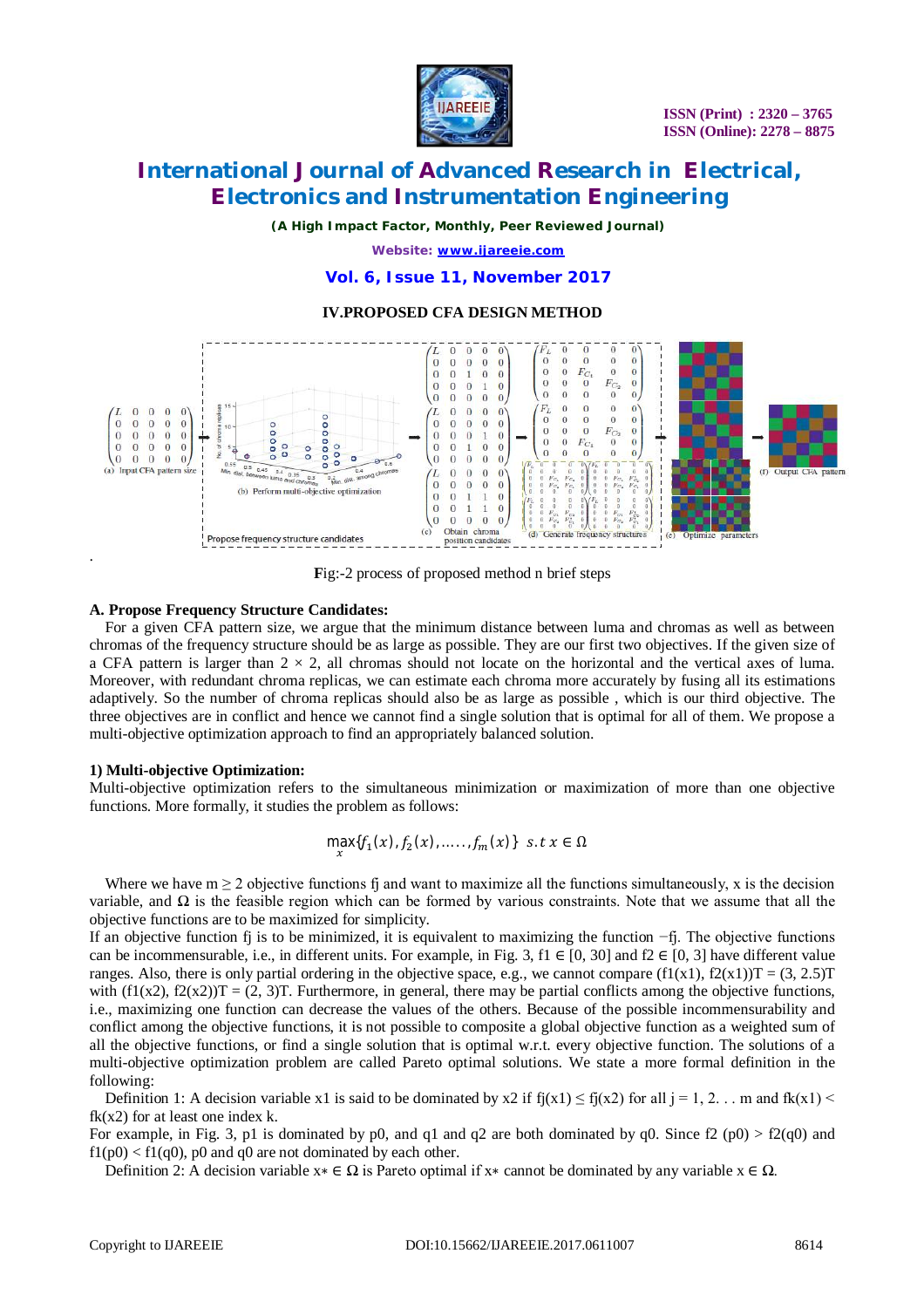

*(A High Impact Factor, Monthly, Peer Reviewed Journal)*

*Website: [www.ijareeie.com](http://www.ijareeie.com)*

### **Vol. 6, Issue 11, November 2017**

In Fig. 3, p0 and q0 cannot be dominated by any other feasible points. So they are both Pareto optimal to the problem. All the Pareto optimal solutions constitute the Pareto optimal set of the problem, e.g., {p0, q0} is the Pareto optimal set to the multi-objective optimization problem illustrated in Fig. 3.

**2) Obtain Chroma Position Candidates:** Note that the only luma is fixed at the top-left of frequency (0,0) in the frequency structure (see Fig. 2(a)). So we only need to choose the replicas of the two chromas and their positions in the matrix to finally determine a frequency structure. As noted before, the rows and columns of frequency structure are indexed by  $(0, 1, \dots, n_r - 1)$  and  $(0, 1, \dots, n_c - 1)$ , which represent the frequency points of  $2\pi \left(0, \frac{1}{n}\right)$  $rac{1}{n_r}, \ldots, \frac{n_r-1}{n_r}$  $\frac{r^{-1}}{n_r}$  and,  $2\pi (0,\frac{1}{n})$  $\frac{1}{n_c}, \ldots, \frac{n_c-1}{n_c}$  $\frac{e^{-1}}{n_c}$  respectively, where  $n_r \times n_c$  is the CFA pattern size. In the following discussion, we omit  $2\pi$  from all frequency points for simplicity. Since the designed CFA is real, once the position of a chroma frequency point  $(n_x/$  $n_c, n_y/n_r$ ) in the frequency structure is chosen, the position  $((1-n_x/n_c) \text{ mod } 1, (1-n_y/n_r) \text{ mod } 1)$  must also be chosen , where mod is the modulo operation,  $nx \in \{0, 1, \ldots, n_c - 1\}$ , and  $ny \in \{0, 1, \ldots, n_r - 1\}$ . If the two positions are different, we call them a conjugate position pair, otherwise we say that the position is self-conjugate, e.g., (12, 12), or (12, 0). If the matrix has m p conjugate position pairs and ms self-conjugate positions, there are  $2^{m}p^{+m}$ s –  $m_s$  – 1feasible chroma position allocations. Also, if the CFA pattern size is larger than  $2\times 2$ , we first discard those allocations that contain chroma positions on the horizontal and the vertical axes of luma. Then we perform multiobjective optimization on the rest of allocations.

max $_{x}$ { $f_1(x)$ ,  $f_2(x)$ ,  $f_3$  $(s. t x$ the set of feasible chroma position allocations)

Where f1 denotes "the minimum distance between luma and chroma positions", f2 denotes "the minimum distance between chroma positions", and f3 denotes "the number of chroma replicas". Since frequency structure is periodic in both horizontal and vertical directions (please read the caption of Fig. 1), we compute the distance between two positions in it as follows. Suppose the two positions are  $(x1, y1)$  and  $(x2, y2)$ . Then the distances along the horizontal and the vertical directions are d x = min(|x1 - x2|, 1 -|x1 - x2|) and d y = min(|y1 - y2|, 1 -|y1 - y2|), respectively, where |x| is the absolute value of the scalar x. So the Euclidean distance between the two positions is  $\sqrt{d_x^2 + d_y^2}$ . We take the frequency structure  $F_H$  in (1) as an example. The distance between  $F_L$  and  $F_{c_1}$  is  $\sqrt{min(1/2, 1 - 1/2)^2 + min(2/4, 1 - 2/4)^2} = \sqrt{2}/2.$  The distance between  $F_L$  and  $F_{c_2}^*$  is  $\sqrt{min(1/2, 1 - 1/2)^2 + min(1/4, 1 - 1/4)^2} = \sqrt{5}/4$ . The distance between FL and FC2 is  $\sqrt{min(1/2)}$ , 1 – 1/2)<sup>2</sup> +  $min(3/4)$ , 1 – 3/4)<sup>2</sup> =  $\sqrt{5}/4$ . So f1 (FH) is min ( $\sqrt{2}/2$ ,  $\sqrt{5}/4$ ) =  $\sqrt{5}/4$ . Similarly, we can compute the  $(f_2 F_H)$ Thus solving problem is equivalent to finding the Pareto optimal set from a given point set (see Fig. 3). We use the non-dominated sorting scheme to solve it . The objective value of f1 for the Bayer CFA is 0.5. Since f1 is more important than f2 and f3, we reject the chroma position candidates whose objective values of f1 below 0.5.

#### **3) Generate Frequency Structure:**

We generate all the frequency structures according to the chroma position candidates. For each candidate, we divide its selected positions into two non-overlapping groups. The two position groups are for the replicas of FC1 and FC2 , respectively. It is important to note that FC1 and FC2 are symmetric, i.e., swapping them does not result in a new frequency structure. Then without loss of generality, we only assume equal or conjugate replicas of a chroma, i.e., the replicas of a chroma C are all in {C, C∗}. It may produce multiple frequency structures (see Fig. 2(d)).

#### **B. Optimize Parameters:**

Following [2], we parameterize the complex color transformation matrix M as  $M1 + iM2$ , where M1 and M2 are the real and imaginary parts of M, respectively, and they are both real. Then FL, FC1 , and FC2 can be linearly parameterized by M. We apply the inverse symbolic DFT to the parameterized frequency structure and obtain the vectorized CFA pattern denoted by CM1 + DM2, where C and D are the complex coefficient matrices for M1 and M2, respectively. Let cj be the j-th channel of the RGB CFA pattern with a size of n r  $\times$  nc, where j  $\in \{R, G, B\}$ . The vectorized CFA pattern is (vec( $c_G$ ), vec(cG), vec(cB)) with a size of nrnc× 3, where vec( $\cdot$ ) is the operator to convert a matrix into a vector.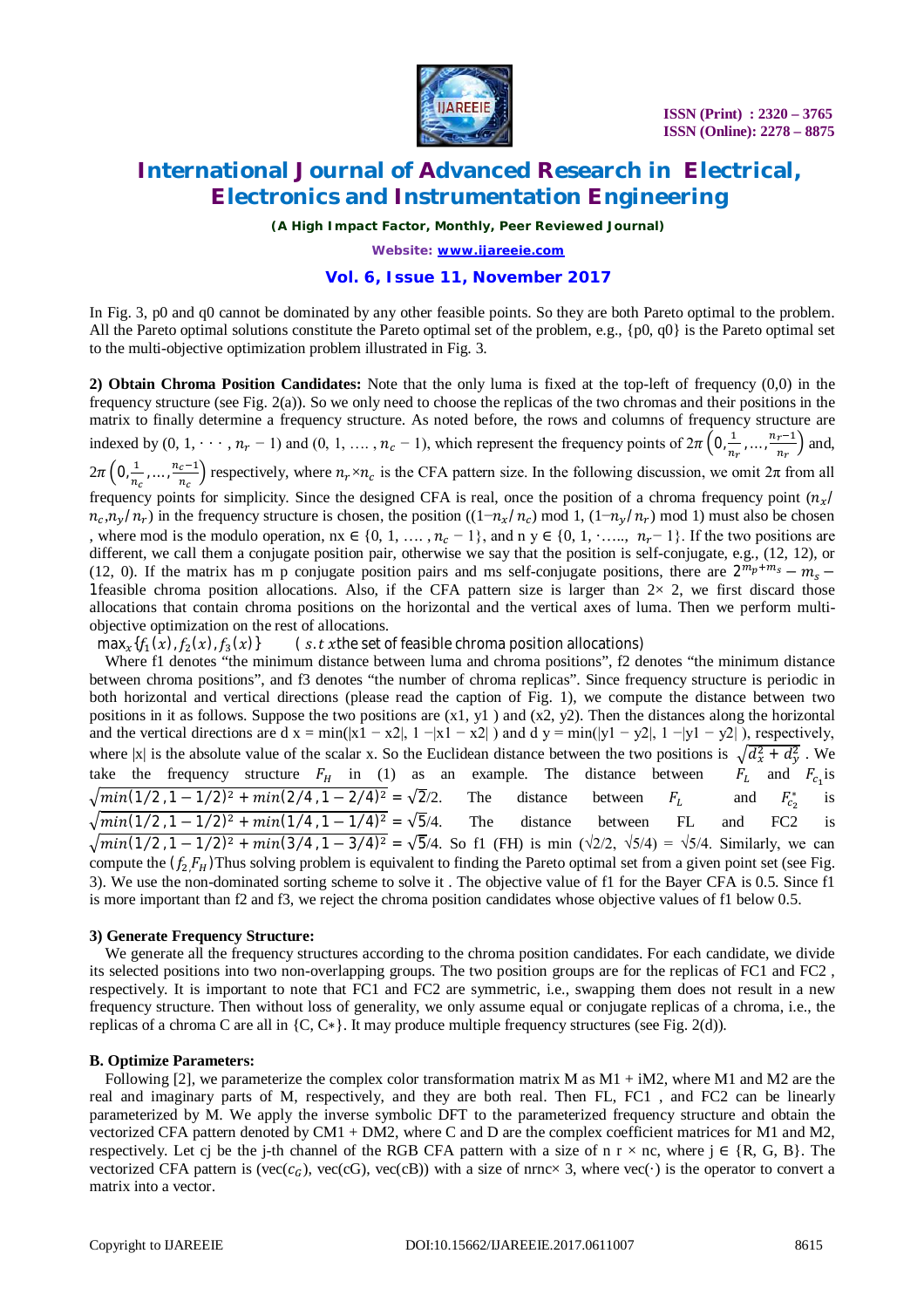

*(A High Impact Factor, Monthly, Peer Reviewed Journal)*

*Website: [www.ijareeie.com](http://www.ijareeie.com)*

### **Vol. 6, Issue 11, November 2017**

We take the frequency structure of Hirakawa CFA [3] as an example. We first write the color transformation in (5) in more detail:

$$
\begin{pmatrix} F_L \ F_{C_1} \ F_C \end{pmatrix} = \begin{pmatrix} M_{11}^{(1)} + iM_{11}^{(2)} & M_{12}^{(1)} + iM_{12}^{(2)} & M_{13}^{(1)} + iM_{13}^{(2)} \\ M_{21}^{(1)} + iM_{21}^{(2)} & M_{22}^{(1)} + iM_{22}^{(2)} & M_{23}^{(1)} + iM_{23}^{(2)} \\ M_{31}^{(1)} + iM_{31}^{(2)} & M_{32}^{(1)} + iM_{32}^{(2)} & M_{33}^{(1)} + iM_{33}^{(20)} \end{pmatrix} \begin{pmatrix} R \\ G \\ B \end{pmatrix}
$$

where the superscripts (1) and (2) indicate that the elements are from M1 and M2, respectively. The conjugate of FC2 is given as:

$$
F_{c_2}^* = \left(M_{31}^{(1)} - iM_{31}^{(2)}, M_{32}^{(1)} - iM_{32}^{(2)}, M_{33}^{(1)} - iM_{33}^{(2)}\right)P
$$

Where  $P = (R, G, B)T$ . Then we substitute and into the frequency structure of Hirakawa CFA shown in Fig. 1(3b). We next apply the inverse symbolic DFT to the frequency structure and we have:

$$
\begin{pmatrix}\n((1, 1, 2)M_1+(i, i, 0)M_2)P, ((1, -1, -2)M_1+(i, -i, 0)M_2)P \\
((1, -1, 0)M_1+(i, -i, 2)M_2)P, ((1, 1, 0)M_1+(i, i, -2)M_2)P \\
((1, 1, -2)M_1+(i, i, 0)M_2)P, ((1, -1, 2)M_1+(i, -i, 0)M_2)P \\
((1, -1, 0)M_1+(i, -i, -2)M_2)P, ((1, 1, 0)M_1+(i, i, 2)M_2)P\n\end{pmatrix}
$$

So the vectorized CFA pattern in the RGB basis can be denoted by CM1 + DM2 with a size of  $8 \times 3$ , where

$$
\mathbf{C} = \begin{pmatrix} 1 & 1 & 2 \\ 1 & 1 & 0 \\ 1 & 1 & -2 \\ 1 & -1 & 0 \\ 1 & 1 & 0 \\ 1 & 1 & 2 \\ 1 & 1 & 2 \end{pmatrix} \text{ and } \mathbf{D} = \begin{pmatrix} i & i & 0 \\ i & -i & 2 \\ i & i & 0 \\ i & -i & -2 \\ i & -i & 0 \\ i & i & -2 \\ i & -i & 0 \end{pmatrix}
$$

The produced CFA pattern in the RGB basis should be physically realizable, i.e., CM1 + DM2 is real and lies in [0, 1]. Also, the sum across color channels of CFA pattern should be an all-one matrix, i.e., the vectorised CFA pattern satisfies  $(CM1 + DM2)(1, 1, 1)T = 1$ . Accordingly, we propose the following parameter optimization model:

$$
\min_{M} \|M^{-1}\|_{2} \quad s.t \; C\Re(M) + D\Im(M) \ge 0, (C\Re(M) + D\Im(M))a = e, \tag{12}
$$

where M−1 is the inverse of M,  $a = (1, 1, 1)T$ ,  $e = 1$ nrnc× 1,  $\ge$  stands for component wise greater than or equal to, 0 denotes the zero matrix, 1 denotes the matrix whose elements are all 1, and  $\langle \cdot \rangle$  and  $\langle \cdot \rangle$  are the linear operators to extract the real and the imaginary parts of a complex vector or matrix, e.g.,  $\langle M \rangle = \langle M1 + iM2 \rangle = M1$  and  $\langle M \rangle = M2$ . As noted in [7], the constraint  $(C<(M)+D=(M))a = e$  in (12) is equivalent to a simpler one: Ma = b, where b = (1, 0, 0)T. So we reformulate (12) into an equivalent one:

$$
\min_{M} \|M^{-1}\|_{2} \quad s.t \; C\Re(M) + D\Im(M) \ge 0, Ma = b, \quad (13)
$$

Equation part of ADMM (alternating direction method of multipliers) for multi objective optimization:- Non linear image degraded model: TV based nonlinear least square problem:

 $g=s(H f_{true})+n$ 

H=blurring matrix

 n=noise vector arg  $\frac{\text{Min}}{f}$ f  $\mathbf 1$  $\frac{1}{2}$  ||s(Hf)-g||<sup>2</sup>

Min  $\frac{\sin}{f} E(f) \frac{1}{2} = |\sin(Hf) - g|^2 + \mu \sum_{i=1}^{m^2} |\sinh(2\theta) - f|^2$  $\vert \text{Diff} \vert 2$ Where  $g$ =Observed image Where  $\mu$ = regularization parameter m2  $\left| \right|$  Dif  $\left| 2 \right|$  discrete total variation of f Non linear least square problem:  $a1 \le f \le a2, \le Dif=discrete$  gradient of f at i<sup>th</sup> pixel 2 Arg min $\frac{1}{2}$  ls(z)-gl<sup>2</sup><sub>2</sub> +μ  $\Sigma$  lPil<sub>2</sub>+χk1(u)+χk2(v) Subject to hf=z,f=u,f=v, Dif=Pi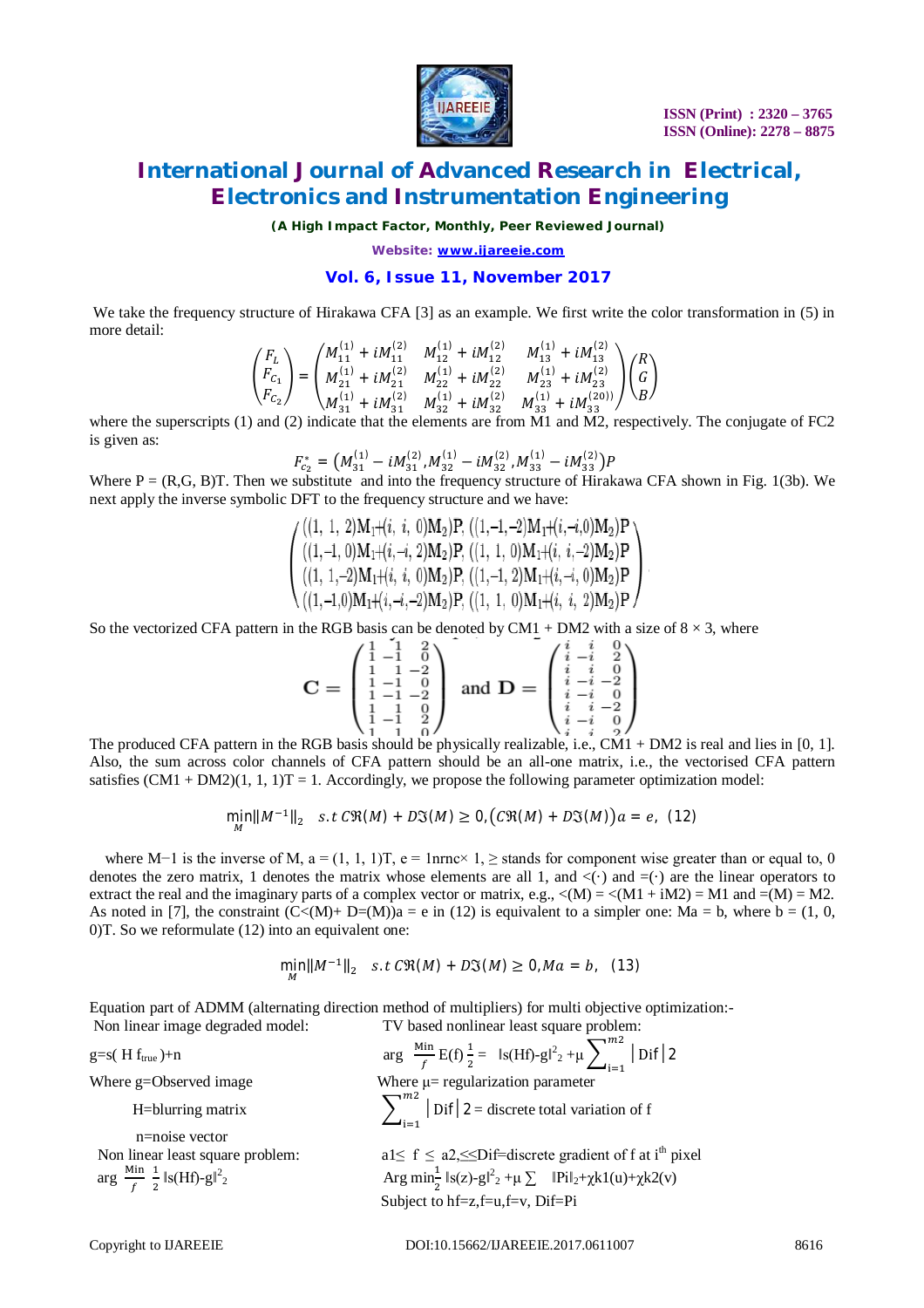

 **ISSN (Print) : 2320 – 3765 ISSN (Online): 2278 – 8875**

# **International Journal of Advanced Research in Electrical, Electronics and Instrumentation Engineering**

*(A High Impact Factor, Monthly, Peer Reviewed Journal)*

*Website: [www.ijareeie.com](http://www.ijareeie.com)*

### **Vol. 6, Issue 11, November 2017**

|                                            | and $\chi k1$ (u) and $\chi k2$ (v) are indicator functions given by, |  |  |  |
|--------------------------------------------|-----------------------------------------------------------------------|--|--|--|
| $\chi k1(u) = \int 0$ , if u-a1 $\geq 0$ , | $\chi k2(u) = \int 0$ , if v-a2 $\geq 0$ ,                            |  |  |  |
| $\infty$ , otherwise                       | $\infty$ , otherwise                                                  |  |  |  |

#### **V. RESULTS OF EXPERIMENT**

We can take any cfa model for generating the frequency structure in the mat lab there after we will specify the luma at the baseband and the remaining frequencies obtained from non zero terms by performing multi objective optimization for our required size of image. we have selected the hao model cfa with the 40% white pixels in a period



Fig 4:-used cfa(hao) to generate frequency structure **F**ig 5:-color filter mosaic obtained after multi objective optimization

The above figure shows the obtained color filter of image(kod1) with the image obtained after performing multi objective optimization(where the minimum distance between luma and chroma should be maximized and the minimum distance between multiple replicas should be maximized).This not fixed model of color filter as it is optimized according to the luma chromas of the input image, so with the luma chroma variations in the input image our color filter model will change automatically for better demosacing. Now we will see how multi objective optimization has implemented n the below figure of frequency spectrum of color filter obtained



Fig:-(a)frequency spectra of the color filter array (b)3d view of frequency spectra

Luma is the area covered with white space where as chroma is the black dots at four corners

From the above figure we can see the maximum reduction of overlap among the frequency spectra of luma and chromas.We can see there is no chroma in horizontal and vertical directions of luma. With this we can reconstruct the mage with fewer visual artifacts than the remaining color filter arrays exist, for that we will calculate the peak signal to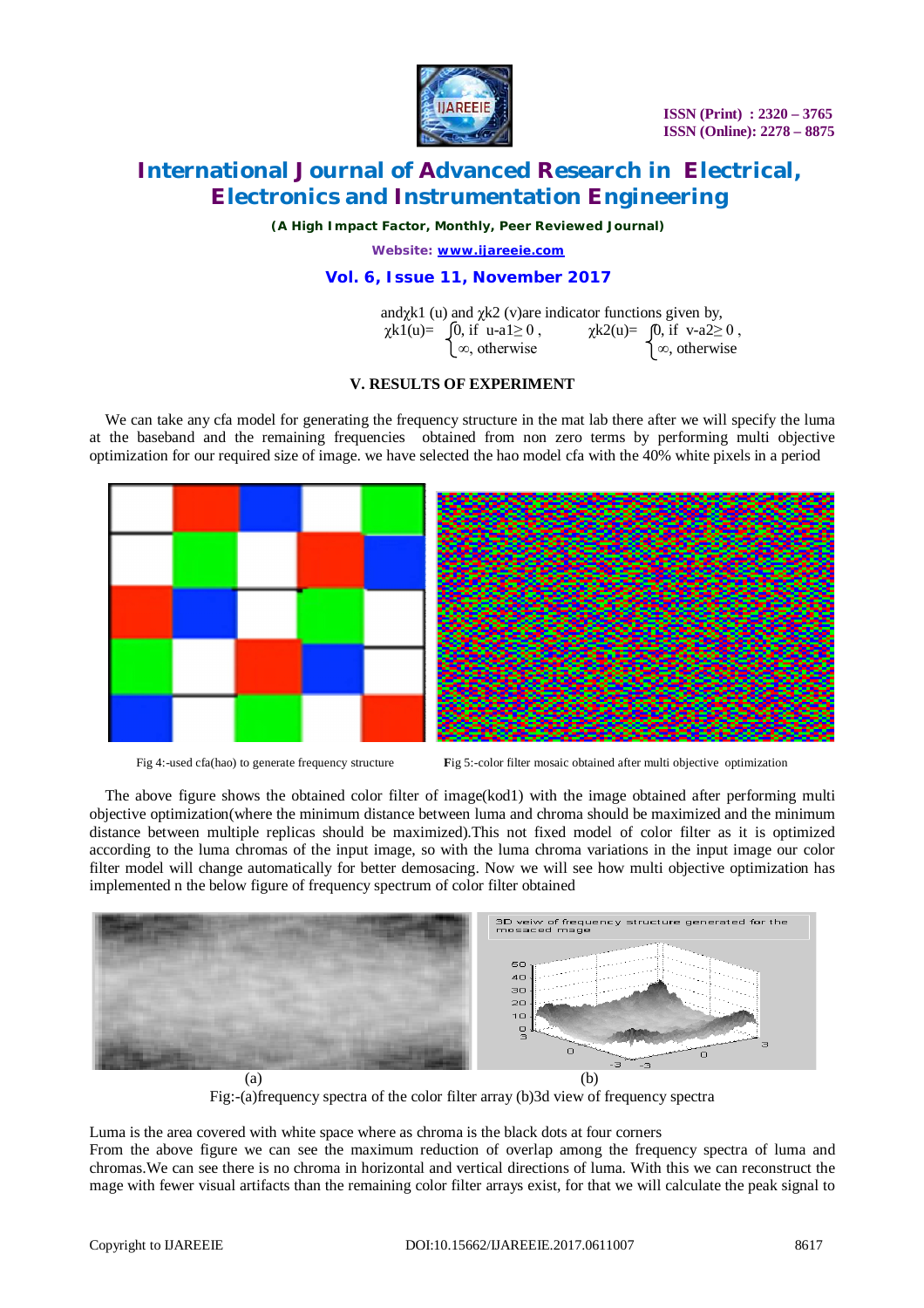

*(A High Impact Factor, Monthly, Peer Reviewed Journal)*

*Website: [www.ijareeie.com](http://www.ijareeie.com)*

### **Vol. 6, Issue 11, November 2017**

nose ratio (PSNR) for the input original image and we will compare it with the output mage peak signal to nose ratio (PSNR).

Till now the existing color filter arrays has taken the Kodak data set 24 images, which are under the format of photographic network group (.png), along with them we have tested our algorithm on standard test image of jelly been (.tiff) which is in the format of tagged image file format and the Lena (.jpg) format of joint photographic expert group.



**<u>Input image</u> Output image** STANDERD TEST IMAGE JELLY BEEN:-



 I**nput image Output image** LENA TEST IMAGE:-



*<u>Input image</u>* **Output image** 

|  | Table of PSNR values comparison for 24 Kodak dataset |
|--|------------------------------------------------------|
|  | Images, LENA and JELLY BEEN images                   |

| <b>IMAGE</b>        | <b>INPUT IMAGE</b> | <b>OUTPUT IMAGE</b> |
|---------------------|--------------------|---------------------|
|                     | <b>PSNR VALUE</b>  | <b>PSNR VALUE</b>   |
|                     |                    |                     |
| $k$ odim $01$       | 23.51              | 24.81               |
| kodim02             | 26.55              | 29.85               |
| kodim03             | 26.71              | 30.71               |
| kodim04             | 26.59              | 29.75               |
| kodim05             | 24.42              | 25.29               |
| kodim06             | 24.41              | 25.28               |
| kodim07             | 26.39              | 30.40               |
| kodim08             | 21.84              | 23.80               |
| kodim09             | 26.23              | 30.23               |
| kodim10             | 26.22              | 29.62               |
| kodim11             | 25.17              | 27.41               |
| kodim12             | 26.46              | 30.62               |
| kodim13             | 22.08              | 22.60               |
| kodim14             | 25.00              | 26.45               |
| kodim <sub>15</sub> | 26.05              | 29.51               |
| kodim16             | 25.99              | 27.99               |
| kodim17             | 26.37              | 29.50               |
| kodim18             | 24.57              | 25.55               |
| kodim19             | 24.70              | 27.19               |
| kodim20             | 25.74              | 29.57               |
| kodim21             | 24.77              | 26.71               |
| kodim22             | 25.56              | 27.86               |
| kodim23             | 26.77              | 32.52               |
| kodim24             | 23.87              | 25.13               |
| jelly               | 27.53              | 34.43               |
| bean                | 26.71              | 30.71               |
| lena                |                    |                     |
|                     |                    |                     |
|                     |                    |                     |

#### **VI.CONCLUSION**

In this paper, we present an automatic CFA design method in the frequency domain based on the frequency structure [7]. To accomplish this, we develop a multi-objective optimization approach to automatically rule out a majority of unpromising frequency structures. Then for each frequency structure candidate, we present a new parameter optimization method that is appropriate for arbitrary frequency structures, including those with conjugate chrominance